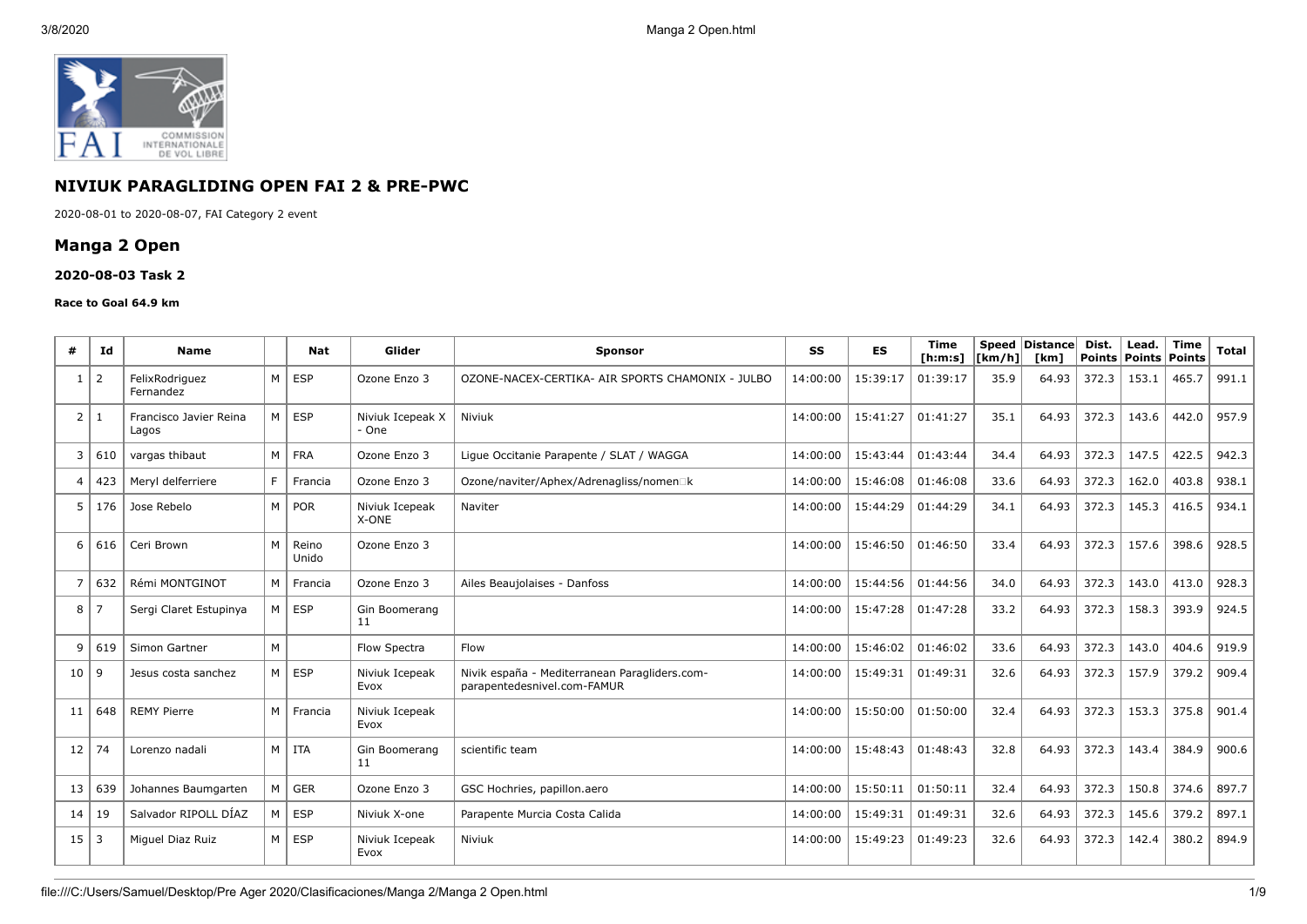| #  | Id  | Name                            |   | Nat        | Glider                  | <b>Sponsor</b>                                    | SS       | ES       | Time<br>[h:m:s] | Speed<br>[km/h] | <b>Distance</b><br>[km] | Dist.<br><b>Points</b> | Lead.<br><b>Points</b> | Time<br><b>Points</b> | Total |
|----|-----|---------------------------------|---|------------|-------------------------|---------------------------------------------------|----------|----------|-----------------|-----------------|-------------------------|------------------------|------------------------|-----------------------|-------|
| 16 | 136 | Ivan Haas                       | M | <b>FRA</b> | Ozone Enzo 3            | Altitude Eyewears                                 | 14:00:00 | 15:50:41 | 01:50:41        | 32.2            | 64.93                   | 372.3                  | 149.4                  | 371.1                 | 892.8 |
| 17 | 259 | Matthias Kothe                  | м | <b>GER</b> | Ozone Enzo 3            | Nordeutsche Gleitschirmschule   KOMAT             | 14:00:00 | 15:49:03 | 01:49:03        | 32.7            | 64.93                   | 372.3                  | 129.7                  | 382.5                 | 884.5 |
| 18 |     | Xevi Bonet                      | M | <b>ESP</b> | Ozone Enzo 3            | Alamair-Alfapilot-Naviter                         | 14:00:00 | 15:52:15 | 01:52:15        | 31.8            | 64.93                   | 372.3                  | 146.8                  | 360.4                 | 879.5 |
| 19 | 182 | Eusebio soares                  | M |            | Enzo 3                  | 3ssolar                                           | 14:00:00 | 15:52:29 | 01:52:29        | 31.7            | 64.93                   | 372.3                  | 135.6                  | 358.8                 | 866.7 |
| 20 | 407 | Xavier Laporte                  | M |            | Niviuk X-One            | Parapente Family I ligue Occitanie I              | 14:00:00 | 15:57:17 | 01:57:17        | 30.4            | 64.93                   | 372.3                  | 152.2                  | 327.3                 | 851.8 |
| 21 | 406 | Loïs Goutagny                   | M |            | Niviuk X-One            | Niviuk, Des Arcs, Winds-riders, EDPA              | 14:00:00 | 15:57:58 | 01:57:58        | 30.2            | 64.93                   | 372.3                  | 150.0                  | 322.9                 | 845.2 |
| 22 | 126 | Mettetal Simon                  | M | <b>FRA</b> | Niviuk X-one            | Niviuk windsraiders Parastick                     | 14:00:00 | 15:57:58 | 01:57:58        | 30.2            | 64.93                   | 372.3                  | 148.1                  | 322.9                 | 843.3 |
| 23 | 145 | Adrien RAISSON                  | M | <b>FRA</b> | Ozone Enzo 3            | Pôle Espoir Font Romeu / Darentasia / Neo         | 14:00:00 | 15:58:07 | 01:58:07        | 30.2            | 64.93                   | 372.3                  | 148.8                  | 321.9                 | 843.0 |
| 24 | 611 | António José Tabanez<br>Fonseca | M | <b>POR</b> | Ozone Enzo 3            |                                                   | 14:00:00 | 15:56:35 | 01:56:35        | 30.6            | 64.93                   | 372.3                  | 135.3                  | 331.8                 | 839.4 |
| 25 | 606 | <b>Baptiste Lambert</b>         | M | <b>FRA</b> | Ozone Enzo 2            | Ozone / Kortel                                    | 14:00:00 | 15:59:25 | 01:59:25        | 29.9            | 64.93                   | 372.3                  | 149.2                  | 313.7                 | 835.2 |
| 26 | 424 | Pellissier Simon                | M |            | Niviuk Icepeak<br>X-One | Ressources Parapentes, Niviuk, Orcienes1850       | 14:00:00 | 15:59:04 | 01:59:04        | 29.9            | 64.93                   | 372.3                  | 145.7                  | 315.9                 | 833.9 |
| 27 | 419 | François Cormier                | M | Francia    | Ozone Enzo 3            |                                                   | 14:00:00 | 15:59:39 | 01:59:39        | 29.8            | 64.93                   | 372.3                  | 148.0                  | 312.3                 | 832.6 |
| 28 | 601 | Jules Croibier                  | M |            | Ozone Enzo 3            |                                                   | 14:00:00 | 15:59:23 | 01:59:23        | 29.9            | 64.93                   | 372.3                  | 141.9                  | 313.9                 | 828.1 |
| 29 | 138 | Arthur Moindrot                 | M | <b>FRA</b> | Ozone Enzo 3            | Pole espoir vol libre, Kortel Design              | 14:00:00 | 16:00:40 | 02:00:40        | 29.6            | 64.93                   | 372.3                  | 147.9                  | 305.9                 | 826.1 |
| 30 | 629 | Dan Girdea                      | M | Suecia     | Ozone Zeno              |                                                   | 14:00:00 | 15:57:55 | 01:57:55        | 30.2            | 64.93                   | 372.3                  | 128.3                  | 323.2                 | 823.8 |
| 31 | 158 | Nicolas DINH                    | M | <b>FRA</b> | Ozone Zeno              | Equipe de lige Ocitonie/ Alixa                    | 14:00:00 | 15:59:43 | 01:59:43        | 29.8            | 64.93                   | 372.3                  | 135.0                  | 311.8                 | 819.1 |
| 32 | 600 | Marek Robel                     | М | Polonia    | <b>UP Guru</b>          | www.diagmatic.pl, www.nextbank.ph                 | 14:00:00 | 16:02:06 | 02:02:06        | 29.2            | 64.93                   | 372.3                  | 127.9                  | 297.0                 | 797.2 |
| 33 | 602 | Lambert Cyril                   | м | Francia    | Ozone Enzo 2            |                                                   | 14:00:00 | 16:00:43 | 02:00:43        | 29.5            | 64.93                   | 372.3                  | 108.3                  | 305.6                 | 786.2 |
| 34 | 635 | Tim Roche                       | M | Francia    | Niviuk Peak 5           |                                                   | 14:00:00 | 16:02:33 | 02:02:33        | 29.1            | 64.93                   | 372.3                  | 112.8                  | 294.3                 | 779.4 |
| 35 | 122 | Victor Boudet                   | M | <b>FRA</b> | Ozone Enzo 3            | Pole espoir vol libre / Pointe Ardennes parapente | 14:00:00 | 16:02:29 | 02:02:29        | 29.1            | 64.93                   | 372.3                  | 111.2                  | 294.7                 | 778.2 |
| 36 | 132 | Carlos Lopes                    | M | <b>POR</b> | 777 Gambit              | www.mineiro.com.pt                                | 14:00:00 | 16:02:33 | 02:02:33        | 29.1            | 64.93                   | 372.3                  | 110.4                  | 294.3                 | 777.0 |
| 37 | 642 | Peter Kozisek                   | М |            | Ozone Enzo 3            | SILP MARRACHOV                                    | 14:00:00 | 16:03:40 | 02:03:40        | 28.8            | 64.93                   | 372.3                  | 112.9                  | 287.4                 | 772.6 |
| 38 | 605 | Jan Rentowski                   | M | POL        | UP Meru                 | gring ofly.com High Adventure UP Paragliders      | 14:00:00 | 16:02:06 | 02:02:06        | 29.2            | 64.93                   | 372.3                  | 101.8                  | 297.0                 | 771.1 |
| 39 | 25  | David Villarta                  | M | <b>ESP</b> | Ozone Enzo 3            | VILLARTA Family,                                  | 14:00:00 | 16:03:30 | 02:03:30        | 28.9            | 64.93                   | 372.3                  | 109.9                  | 288.4                 | 770.6 |
| 40 | 651 | Yann livinec                    | м | Francia    | Ozone Zeno              |                                                   | 14:00:00 | 16:03:44 | 02:03:44        | 28.8            | 64.93                   | 372.3                  | 111.1                  | 287.0                 | 770.4 |
| 41 | 24  | Daniel Gonzalez Rizo            | M | ESP        | Niviuk Peak 5           | www.alfapilot.com                                 | 14:00:00 | 16:02:30 | 02:02:30        | 29.1            | 64.93                   | 372.3                  | 102.1                  | 294.6                 | 769.0 |
| 42 | 224 | Adria Grau Alvarez              | M | ESP        | Niviuk Peak5            | Niviuk                                            | 14:00:00 | 16:03:56 | 02:03:56        | 28.8            | 64.93                   | 372.3                  | 110.3                  | 285.8                 | 768.4 |
| 43 | 613 | Frédéric Juvaux                 | M | Francia    | Ozone Enzo 3            | https://opencamp.fr                               | 14:00:00 | 16:01:31 | 02:01:31        | 29.3            | 64.93                   | 372.3                  | 92.8                   | 300.6                 | 765.7 |
| 44 | 44  | Sergi Ballester Pi              | M | <b>ESP</b> | Niviuk Peak 5           |                                                   | 14:00:00 | 16:02:05 | 02:02:05        | 29.2            | 64.93                   | 372.3                  | 95.9                   | 297.1                 | 765.3 |
| 45 | 650 | <b>Boris Plamenov</b>           | M | <b>ESP</b> | UP Guru                 | DPARAPENTE                                        | 14:00:00 | 16:02:53 | 02:02:53        | 29.0            | 64.93                   | 372.3                  | 100.2                  | 292.2                 | 764.7 |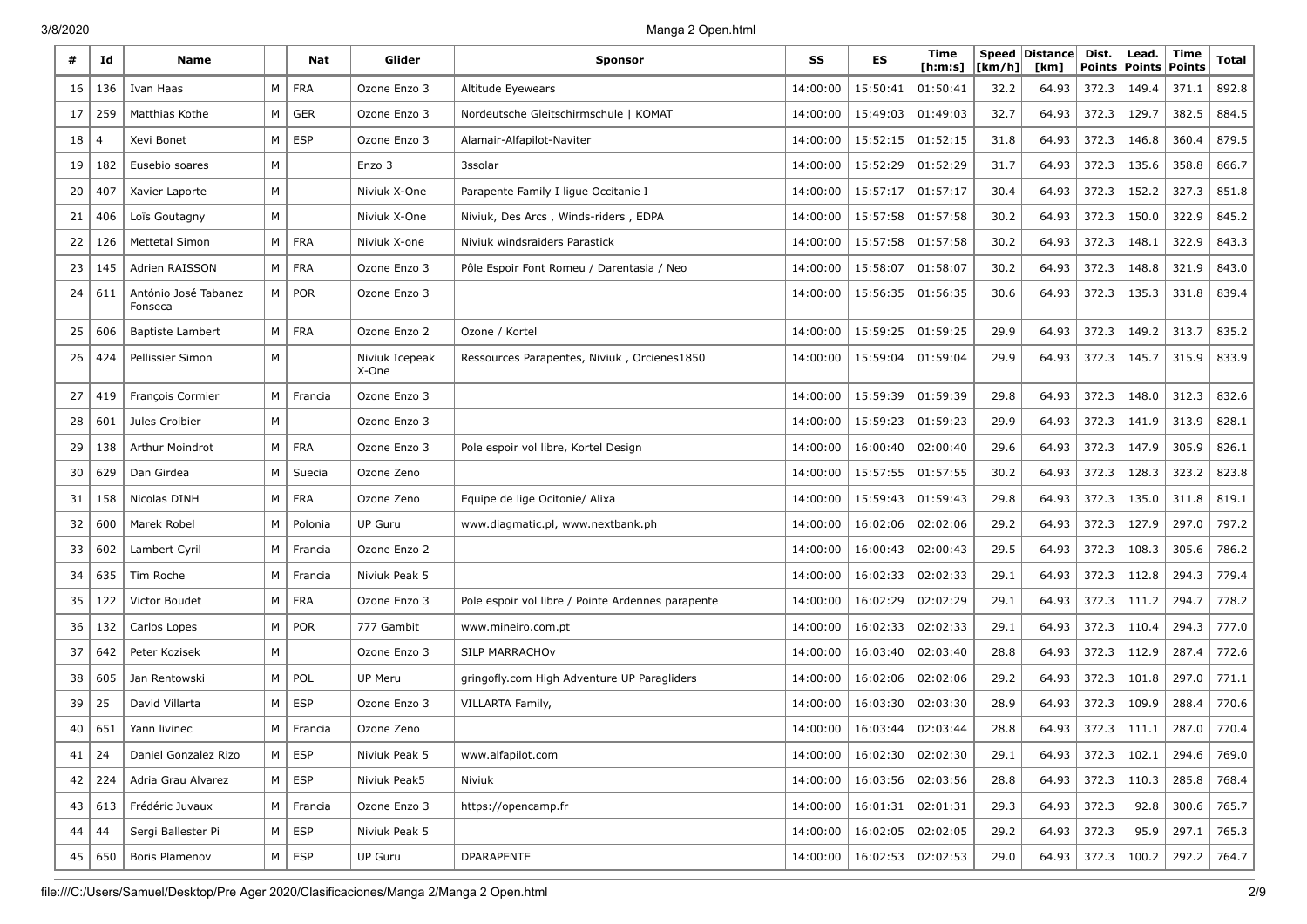| #            | Id       | <b>Name</b>                 |                | Nat            | Glider          | <b>Sponsor</b>                                                   | SS       | <b>ES</b>                      | Time<br>[h:m:s] | [km/h] | Speed   Distance  <br>[km] | Dist.<br><b>Points</b> | Lead.<br>Points | Time<br>Points | Total |
|--------------|----------|-----------------------------|----------------|----------------|-----------------|------------------------------------------------------------------|----------|--------------------------------|-----------------|--------|----------------------------|------------------------|-----------------|----------------|-------|
| 46           | 66       | Andres Agredo Perez         | M              | <b>ESP</b>     | Ozone Zeno      |                                                                  | 14:00:00 | 16:01:40                       | 02:01:40        | 29.3   | 64.93                      | 372.3                  | 92.5            | 299.7          | 764.5 |
| 47           | 26       | Oriol Cervelló Nogués       |                | $M \vert$ ESP  | Ozone Zeno      | Munich Life University                                           | 14:00:00 | 16:02:32                       | 02:02:32        | 29.1   | 64.93                      | 372.3                  | 96.8            | 294.4          | 763.5 |
| 48           | 329      | Chris Bevins                | M              | Reino<br>Unido | Ozone Enzo 3    |                                                                  | 14:00:00 | 16:01:40                       | 02:01:40        | 29.3   | 64.93                      | 372.3                  | 90.1            | 299.7          | 762.1 |
| 49           | 53       | Ivan Castro Villate         | M              | <b>ESP</b>     | Ozone Zeno      | <b>FVDA</b>                                                      | 14:00:00 | 16:03:37                       | 02:03:37        | 28.8   | 64.93                      | 372.3                  | 98.9            | 287.7          | 758.9 |
| 50           | 604      | Rémi Bourdelle              | M <sub>1</sub> | FRA            | Ozone Enzo 3    | Les Ailes du Mont-Blanc                                          | 14:00:00 | 16:03:40                       | 02:03:40        | 28.8   | 64.93                      | 372.3                  | 95.4            | 287.4          | 755.1 |
| 51           | 628      | Victor Bergelin             | М              | Suecia         | Ozone Zeno      |                                                                  | 14:00:00 | 16:03:02                       | 02:03:02        | 29.0   | 64.93                      | 372.3                  | 89.8            | 291.3          | 753.4 |
| 52           | 614      | Florin Iftinca              | M              | Rumania        | Ozone Mantra 7  |                                                                  | 14:00:00 | 16:02:52                       | 02:02:52        | 29.0   | 64.93                      | 372.3                  | 88.4            | 292.3          | 753.0 |
| 53           | 649      | Jacques Fournier            |                | M   Francia    | Ozone Enzo 3    | Stodeus / woody Valley /parateam                                 | 14:00:00 | 16:04:09                       | 02:04:09        | 28.7   | 64.93                      | 372.3                  | 95.2            | 284.5          | 752.0 |
| 54           | 38       | Juanma Garcia<br>Guerrero   | M              | <b>ESP</b>     | Mac Para Magus  | Aire y vuelo                                                     | 14:00:00 | 16:05:32                       | 02:05:32        | 28.4   | 64.93                      | 372.3                  | 97.8            | 276.1          | 746.2 |
| 55           | 48       | Rodolfo Pérez Leunda        | M              | <b>ESP</b>     | Ozone Zeno      | Fed Vasca Deportes Aereos                                        | 14:00:00 | 16:04:23                       | 02:04:23        | 28.7   | 64.93                      | 372.3                  | 90.4            | 283.1          | 745.8 |
| 56           | 410      | Nando Silla Martínez        |                | $M \vert$ ESP  | <b>BGD Cure</b> | fdacv.com, appifly.org                                           | 14:00:00 | 16:06:58                       | 02:06:58        | 28.1   | 64.93                      | 372.3                  | 93.3            | 267.5          | 733.1 |
| 57           | 644      | Daniel Tyrkas               | M              | <b>GER</b>     | Ozone Enzo 3    | <b>GSC Hochries</b>                                              | 14:00:00 | 16:07:16                       | 02:07:16        | 28.0   | 64.93                      | 372.3                  | 91.0            | 265.7          | 729.0 |
| 58           | 624      | jules Perrin                | M              |                | Ozone Zeno      | fly fat                                                          | 14:00:00 | 16:11:20                       | 02:11:20        | 27.2   | 64.93                      | 372.3                  | 111.1           | 241.8          | 725.2 |
| 59           | 625      | Pawel Bedynski              | M              | Polonia        | Ozone Zeno      |                                                                  | 14:00:00 | 16:10:58                       | 02:10:58        | 27.2   | 64.93                      | 372.3                  | 92.4            | 243.9          | 708.6 |
| 60           | 37       | Juan Maiza Otaño            | M              | <b>ESP</b>     | Gin Leopard     | Federacion Vasca- FVDA                                           | 14:00:00 | 16:11:31                       | 02:11:31        | 27.1   | 64.93                      | 372.3                  | 94.5            | 240.7          | 707.5 |
| 61           | 617      | Mouquet Nicolas             | М              |                | Ozone Enzo 3    | <b>Aplied Materials</b>                                          | 14:00:00 | 16:12:14                       | 02:12:14        | 27.0   | 64.93                      | 372.3                  | 97.1            | 236.6          | 706.0 |
| 62           | 17       | Xavier Berneda              | M <sub>1</sub> | <b>ESP</b>     | Ozone Enzo 3    | MunichSports.com - Parashop.es - FlyFox - DuuoShoes.com          | 14:00:00 | 16:13:34                       | 02:13:34        | 26.7   | 64.93                      | 372.3                  | 96.2            | 228.9          | 697.4 |
| 63           | 86       | Gorka Uribe Aldekoa         | M <sub>1</sub> | <b>ESP</b>     | Ozone Mantra 7  | EAKF O FEDERACIÓN VASCA                                          | 14:00:00 | 16:12:32                       | 02:12:32        | 26.9   | 64.93                      | 372.3                  | 87.5            | 234.8          | 694.6 |
| 64           | 28       | Robinson Altieri<br>Sánchez |                | $M \mid ESP$   | Ozone Enzo 3    | Micartera                                                        | 14:00:00 | 16:14:34                       | 02:14:34        | 26.5   | 64.93                      | 372.3                  | 75.8            | 223.1          | 671.2 |
| 65           | 400      | Claude LE MELLEC            | M              | Francia        | Ozone Zeno      |                                                                  | 14:00:00 | 16:30:47                       | 02:30:47        | 23.6   | 64.93                      | 372.3                  | 74.5            | 133.3          | 580.1 |
| 66           | 401      | Lombardi Gregoire           | M <sub>1</sub> | FRA            | Ozone Enzo 3    | pole espoir font romeu / departement AIN / region Rhone<br>Alpes | 14:00:00 | 15:49:42                       | 01:49:42        | 32.5   | 64.51                      | 369.9                  | 153.8           |                | 523.7 |
| 67           | 51       | Virgilio Ortiz Martín       | M              | <b>ESP</b>     | Ozone Zeno      | Vinos Fortis Montaraz                                            | 14:00:00 | 16:38:59                       | 02:38:59        | 22.4   | 64.93                      | 372.3                  | 54.5            | 89.7           | 516.5 |
| 68           | 88       | Gabriel Cañada<br>Estébanez |                | $M \vert$ ESP  | Windtech Duster | Windtech Paragliders                                             | 14:00:00 | 16:41:29                       | 02:41:29        | 22.1   | 64.93                      | 372.3                  | 43.7            | 76.7           | 492.7 |
|              |          | 69   156   Albert Pol Font  |                | $M \vert$ ESP  | Niviuk Ikuma    |                                                                  |          | 14:00:00   16:57:01   02:57:01 |                 | 20.1   |                            | $64.93$ 372.3          | 26.1            |                | 398.4 |
|              | 70   178 | Eva Vinuesa Prieto          |                | F   ESP        | Ozone Rush 5    |                                                                  | 14:00:00 | 16:58:00                       | 02:58:00        | 20.0   |                            | $64.93$ 372.3          | 14.2            |                | 386.5 |
|              | 71   647 | Horst Gresch                |                | $M \vert$ GER  | Ozone Enzo 3    |                                                                  | 14:00:00 |                                |                 |        | 59.19 339.4                |                        | 29.8            |                | 369.2 |
| $72 \mid 31$ |          | Paco Navarro González       |                | $M \vert$ ESP  | Mac Para Magus  | www.aireyvuelo.com                                               | 14:00:00 |                                |                 |        | 48.29                      | 276.9                  | 3.8             |                | 280.7 |
|              | 73   266 | Fernando ACEITUNO           |                | $M \vert$ ESP  | Niviuk Artik 5  |                                                                  | 14:00:00 |                                |                 |        | $47.83$   274.2            |                        |                 |                | 274.2 |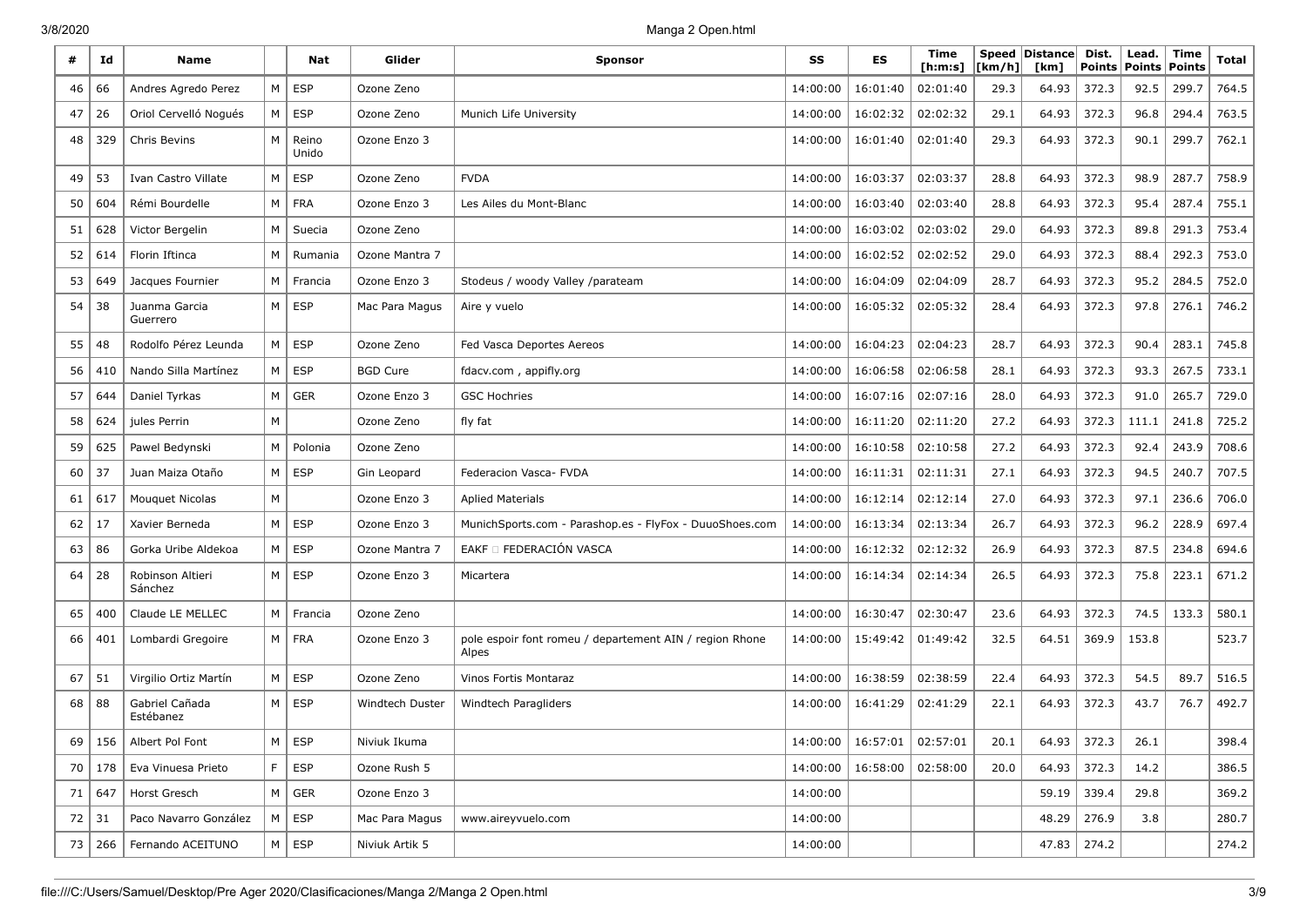| #  | Id       | <b>Name</b>                   |             | Nat            | Glider                  | <b>Sponsor</b>                         | SS       | ES | Time<br>[h:m:s] | [km/h] | Speed Distance<br>[km] | Dist.<br><b>Points</b> | Lead.<br>Points   Points | Time | <b>Total</b> |
|----|----------|-------------------------------|-------------|----------------|-------------------------|----------------------------------------|----------|----|-----------------|--------|------------------------|------------------------|--------------------------|------|--------------|
| 74 | 81       | Cecilio Valenzuela<br>Requena | M           | <b>ESP</b>     | Up Guru                 | De Nube a Nube                         | 14:00:00 |    |                 |        | 44.55                  | 255.4                  |                          |      | 255.4        |
| 75 | 180      | Prune Delaris                 | F           | Francia        | Ozone Zeno              | Pole espoir vol libre                  | 14:00:00 |    |                 |        | 42.71                  | 244.9                  |                          |      | 244.9        |
| 76 | 214      | Dario Dandeu                  | M           | Italia         | Ozone Enzo 3            | Fly-Air3                               | 14:00:00 |    |                 |        | 42.46                  | 243.4                  |                          |      | 243.4        |
| 77 | 97       | Vallés Milla Pere             | M           | ESP            | UP Meru                 |                                        | 14:00:00 |    |                 |        | 40.63                  | 233.0                  |                          |      | 233.0        |
| 78 | 302      | Kalim Kostadinov              | $M \mid$    | <b>BUL</b>     | Niviuk Artik 5          | SlyNomad Bulgaria, GreenPeace Bulgaria | 14:00:00 |    |                 |        | 40.41                  | 231.7                  |                          |      | 231.7        |
| 79 | 22       | Gorka Tornos zabala           | M           | ESP            | Ozone Zeno              | <b>FVDA</b>                            | 14:00:00 |    |                 |        | 39.02                  | 223.8                  |                          |      | 223.8        |
| 80 | 623      | Gilet Valentin                |             | M Francia      | Ozone Zeno              | <b>BGD</b>                             | 14:00:00 |    |                 |        | 37.04                  | 212.4                  |                          |      | 212.4        |
| 81 | 637      | ricardo raats                 | M           |                | Ozone Mantra 7          |                                        | 14:00:00 |    |                 |        | 37.00                  | 212.2                  |                          |      | 212.2        |
| 82 | 204      | Ana Maria Sancho<br>Frisuelos | F           | <b>ESP</b>     | Dudek Airlight          | www.monteholiday.com                   | 14:00:00 |    |                 |        | 35.23                  | 202.0                  |                          |      | 202.0        |
| 83 | 646      | Dawid Krajewski               | M           | Polonia        | UP Summit XC 4          |                                        | 14:00:00 |    |                 |        | 32.80                  | 188.1                  |                          |      | 188.1        |
| 84 | 103      | Chechu Martinez Rojano        | M           | <b>ESP</b>     | Skywalk Spice           | RODEO STAR FGT                         | 14:00:00 |    |                 |        | 32.53                  | 186.5                  |                          |      | 186.5        |
| 85 | 630      | Martin Kubicek                | M           |                | Ozone Enzo 3            |                                        | 14:00:00 |    |                 |        | 30.75                  | 176.3                  |                          |      | 176.3        |
| 86 | 79       | Antonio Ramos Moyano          | M           | <b>ESP</b>     | Gin Puma                | T.royo arilla, tenapark, iparapente    | 14:00:00 |    |                 |        | 30.69                  | 175.9                  |                          |      | 175.9        |
| 87 | 185      | Miki ventaja diaz             |             | $M \vert$ ESP  | NIviuk Icepeak<br>X-one |                                        | 14:00:00 |    |                 |        | 30.06                  | 172.4                  |                          |      | 172.4        |
| 88 | 115      | Jordi Roset Ilobet            | M           | ESP            | Ozone Alpina 3          |                                        | 14:00:00 |    |                 |        | 29.98                  | 171.9                  |                          |      | 171.9        |
| 89 | 638      | Ricardo Mota Leite            | M           | Portugal       | Ozone Mantra 6          | AbouaAboua                             | 14:00:00 |    |                 |        | 29.95                  | 171.7                  |                          |      | 171.7        |
| 90 | 94       | Nani Pons                     | M           | <b>ESP</b>     | Niviuk Artik 5          |                                        | 14:00:00 |    |                 |        | 29.93                  | 171.6                  |                          |      | 171.6        |
| 91 | 641      | Stephan Schöpe                | M           | GER            | Ozone Enzo 3            | DGF Rhein-Mosel-Lahn, Moselfalken      | 14:00:00 |    |                 |        | 29.83                  | 171.0                  |                          |      | 171.0        |
| 92 | 326      | Juan Luis Morales<br>Gómez    | M           | ESP            | Nova Sector             |                                        | 14:00:00 |    |                 |        | 29.48                  | 169.0                  |                          |      | 169.0        |
| 93 | 112      | Miguel<br>VILLARTA_MARTINEZ   | M           | <b>ESP</b>     | Skywalk<br>Cayenne 6    | FAMILIA VILLARTA                       | 14:00:00 |    |                 |        | 29.05                  | 166.6                  |                          |      | 166.6        |
| 94 | 615      | Harriet Short                 | F           | Reino<br>Unido | Ozone Alpina 3          |                                        | 14:00:00 |    |                 |        | 28.85                  | 165.4                  |                          |      | 165.4        |
| 95 | 306      | Gadi Wolff                    | M           | GER            | <b>BGD Lynix</b>        |                                        | 14:00:00 |    |                 |        | 26.48                  | 151.8                  |                          |      | 151.8        |
| 96 | 322      | Fermin Montaner<br>Morant     | M           | <b>ESP</b>     | Nova Sector             | montaner.de                            | 14:00:00 |    |                 |        | 23.57                  | 135.2                  |                          |      | 135.2        |
| 97 | 222      | Stephan Hüttermann            |             | $M \vert$ GER  | Ozone Enzo 3            | Worldwidesail                          | 14:00:00 |    |                 |        | 7.07                   | 40.6                   |                          |      | 40.6         |
|    | $98$ 317 | Miquel Angel Pifarré<br>Boix  |             | $M \vert$ ESP  | Ozone Zeno              | Àger Aventura't                        | 14:00:00 |    |                 |        | 5.30                   | 30.4                   |                          |      | 30.4         |
| 99 | 633      | Katarzyna Grajoszek           | $\mathsf F$ |                | UP Mana                 |                                        | 14:00:00 |    |                 |        | 4.00                   | 22.9                   |                          |      | 22.9         |
| 99 | 282      | David Zapata                  |             | $M \vert$ ESP  | Ozone Swift             |                                        |          |    |                 |        | 4.00                   | 22.9                   |                          |      | 22.9         |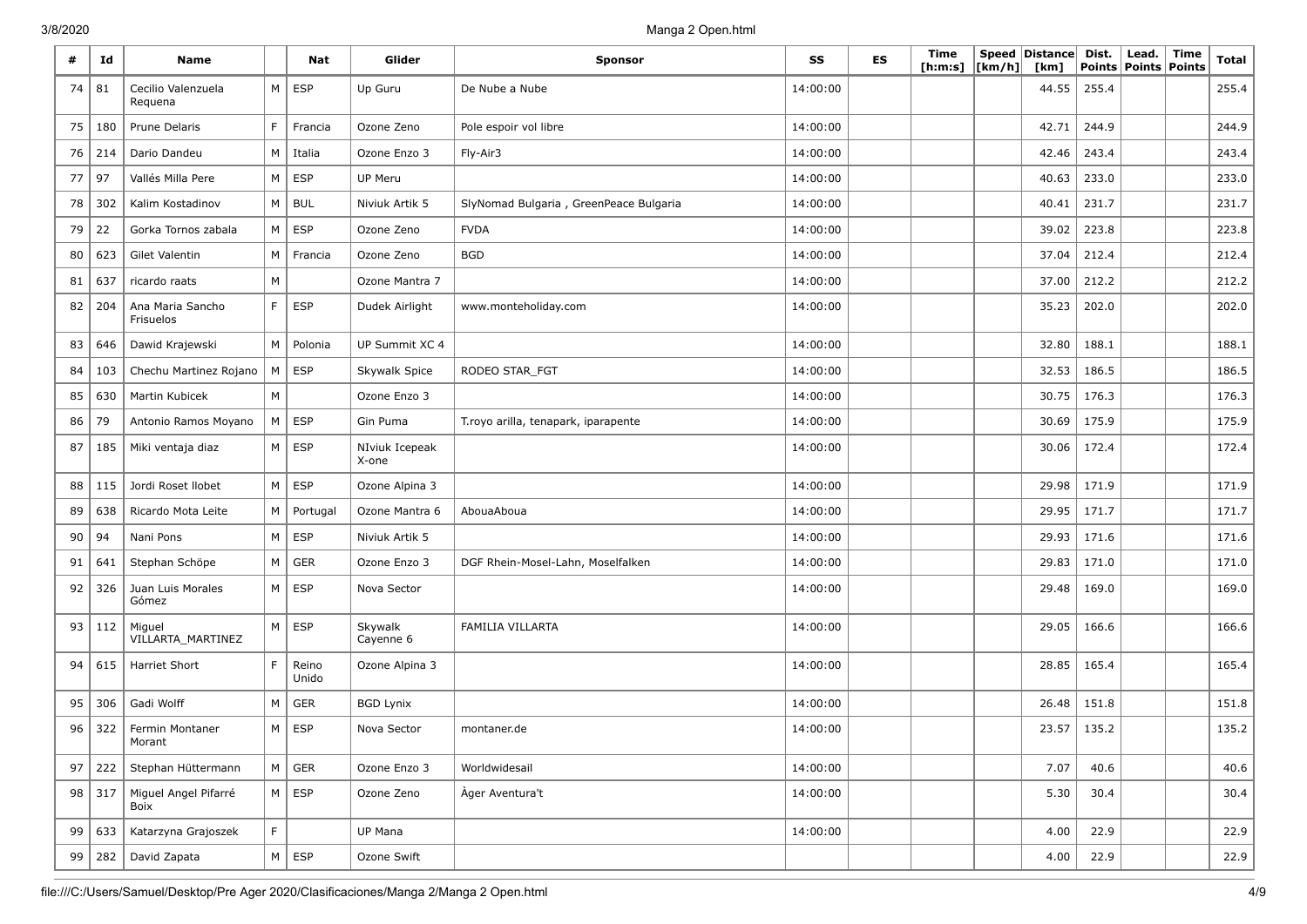|            | Id  | Name                     |   | <b>Nat</b> | Glider           | <b>Sponsor</b>              | SS | ES | <b>Time</b><br>[h:m:s]  [km/h]  [km] | Speed Distance Dist. |      | $\lfloor$ Lead. $\lfloor$ | Time<br><b>Points Points Points</b> | <b>Total</b> |
|------------|-----|--------------------------|---|------------|------------------|-----------------------------|----|----|--------------------------------------|----------------------|------|---------------------------|-------------------------------------|--------------|
| 99         |     | 608   Constance Mettetal | E | FRA        | Ozone Enzo 3     |                             |    |    |                                      | 4.00                 | 22.9 |                           |                                     | 22.9         |
| 99         | 603 | Lambert Sandy            |   | FRA        | Gin Gin inconnue |                             |    |    |                                      | 4.00                 | 22.9 |                           |                                     | 22.9         |
| <b>ABS</b> | 612 | Håkan Lindgvist          |   | M   Suecia | Ozone Zeno       |                             |    |    |                                      |                      |      |                           |                                     | 0.0          |
| <b>ABS</b> | 142 | Mateu Bendicho           |   | M   ESP    | Ozone Zeno       |                             |    |    |                                      |                      |      |                           |                                     | 0.0          |
| <b>ABS</b> | 21  | Mario Argue Domingo      |   | M ESP      | Macpara Magus    | revista Parapente / Perfils |    |    |                                      |                      |      |                           |                                     | 0.0          |

### **Task definition**

| No             | Leg Dist.        | Id               | <b>Radius</b> | Open  | Close | <b>Coordinates</b>         | Altitude |
|----------------|------------------|------------------|---------------|-------|-------|----------------------------|----------|
| 1              | $0.0 \text{ km}$ | D <sub>0</sub> 1 | 400 m         | 12:15 | 14:30 | Lat: 42.04635 Lon: 0.74601 | 1560 m   |
| 2 SS           | 3.7 km           | <b>B07</b>       | 4000 m        | 14:00 | 19:00 | Lat: 41.9789 Lon: 0.75025  | 929 m    |
| 3              | 8.3 km           | <b>B08</b>       | 4000 m        | 14:00 | 19:00 | Lat: 42.05183 Lon: 0.6552  | 755 m    |
| $\overline{4}$ | 32.0 km          | <b>B22</b>       | 2000 m        | 14:00 | 19:00 | Lat: 42.17527 Lon: 0.94617 | 902 m    |
| 5              | 40.4 km          | <b>B25</b>       | 1000 m        | 14:00 | 19:00 | Lat: 42.12208 Lon: 1.05083 | 689 m    |
| 6              | 46.6 km          | A02              | 3000 m        | 14:00 | 19:00 | Lat: 42.14145 Lon: 0.93123 | 455 m    |
| 7              | 55.3 km          | <b>B28</b>       | 2000 m        | 14:00 | 19:00 | Lat: 42.1614 Lon: 1.09163  | 952 m    |
| 8 ES           | 63.3 km          | A06              | 2000 m        | 14:00 | 19:00 | Lat: 42.22223 Lon: 0.97437 | 506 m    |
| 9              | 64.9 km          | A06              | 400 m         | 14:00 | 19:00 | Lat: 42.22223 Lon: 0.97437 | 506 m    |

### **Notes**

| Ιd  | Name                |         |  |  |  |  |
|-----|---------------------|---------|--|--|--|--|
| 142 | Mateu Bendicho      | Ausente |  |  |  |  |
| 21  | Mario Arque Domingo | Ausente |  |  |  |  |
| 612 | Håkan Lindgvist     | Ausente |  |  |  |  |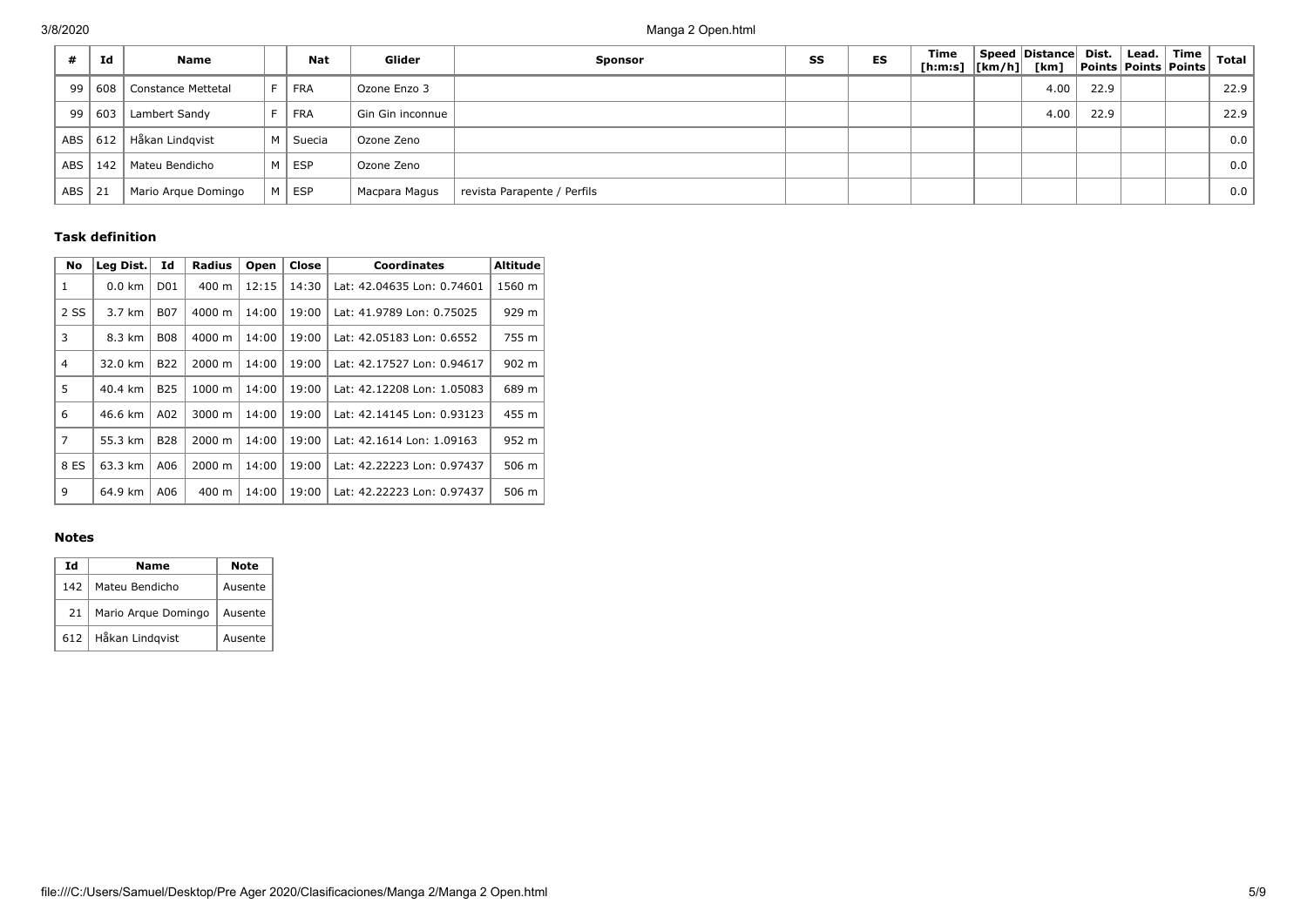**Pilots not yet processed (NYP)**

**Id Name**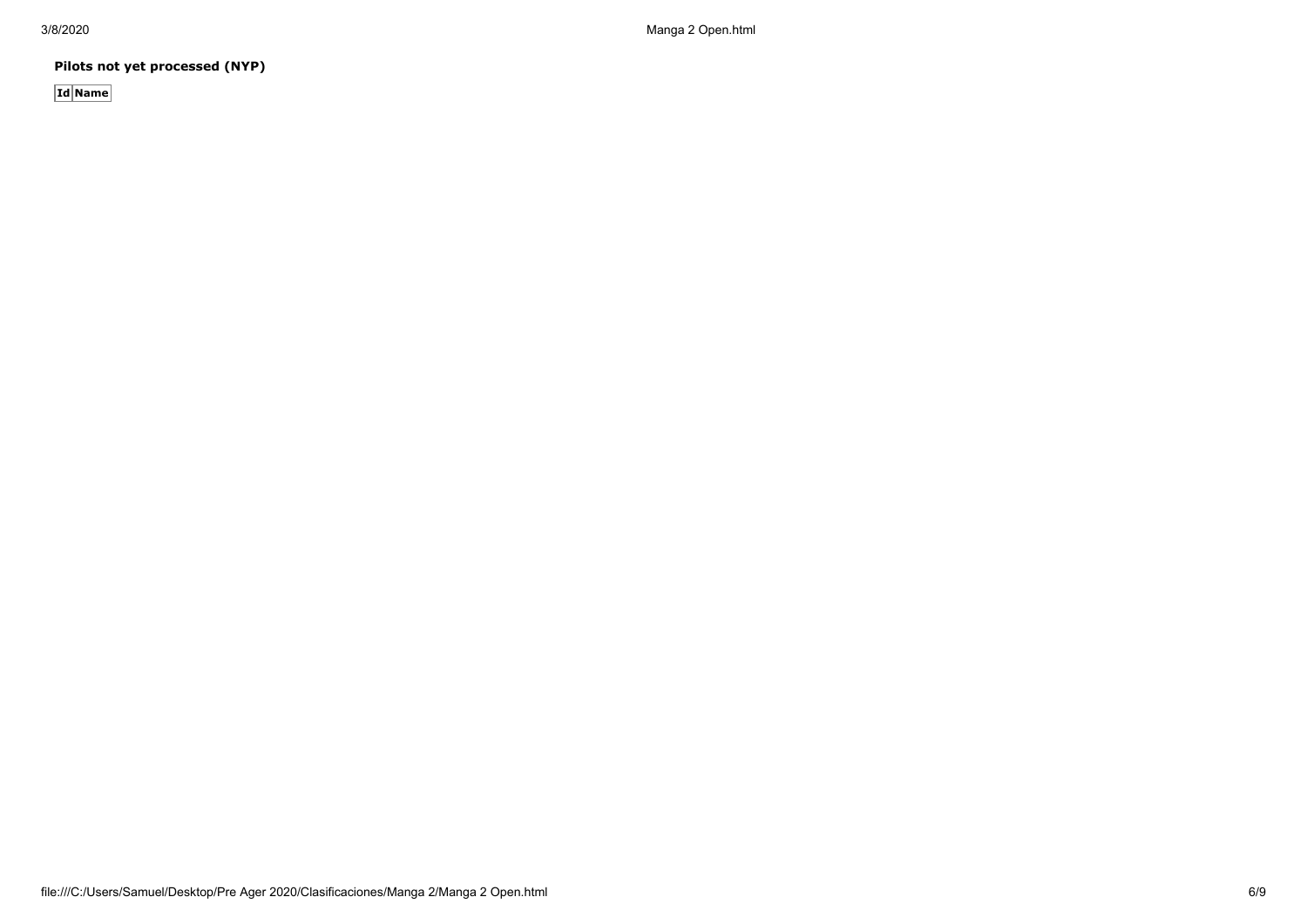### **Task statistics**

| param                           | value                     |
|---------------------------------|---------------------------|
| ss_distance                     | 59.431                    |
| task_distance                   | 64.932                    |
| launch_to_ess_distance          | 63.332                    |
| no_of_pilots_present            | 102                       |
| no_of_pilots_flying             | 102                       |
| no_of_pilots_lo                 | 33                        |
| no_of_pilots_reaching_nom_dist  | 78                        |
| no_of_pilots_reaching_es        | 70                        |
| no_of_pilots_reaching_goal      | 69                        |
| sum_flown_distance              | 5495.558                  |
| best_dist                       | 64.932                    |
| best time                       | 1.6547                    |
| worst_time                      | 2.9667                    |
| qnh_setting                     | 1013.25                   |
| no_of_pilots_in_competition     | 105                       |
| no_of_pilots_landed_before_stop | 0                         |
| sum_dist_over_min               | 5093.559                  |
| sum_real_dist_over_min          | 5093.559                  |
| sum_flown_distances             | 5495.558                  |
| best_real_dist                  | 64.932                    |
| last_start_time                 | 2020-08-03T14:00:00+02:00 |
| first_start_time                | 2020-08-03T14:00:00+02:00 |
| first_finish_time               | 2020-08-03T15:39:17+02:00 |
| max_time_to_get_time_points     | 2.9411                    |
| goalratio                       | 0.6765                    |
| arrival_weight                  | 0                         |
| departure_weight                | 0                         |
| leading_weight                  | 0.162                     |
| time_weight                     | 0.4657                    |
| distance_weight                 | 0.3723                    |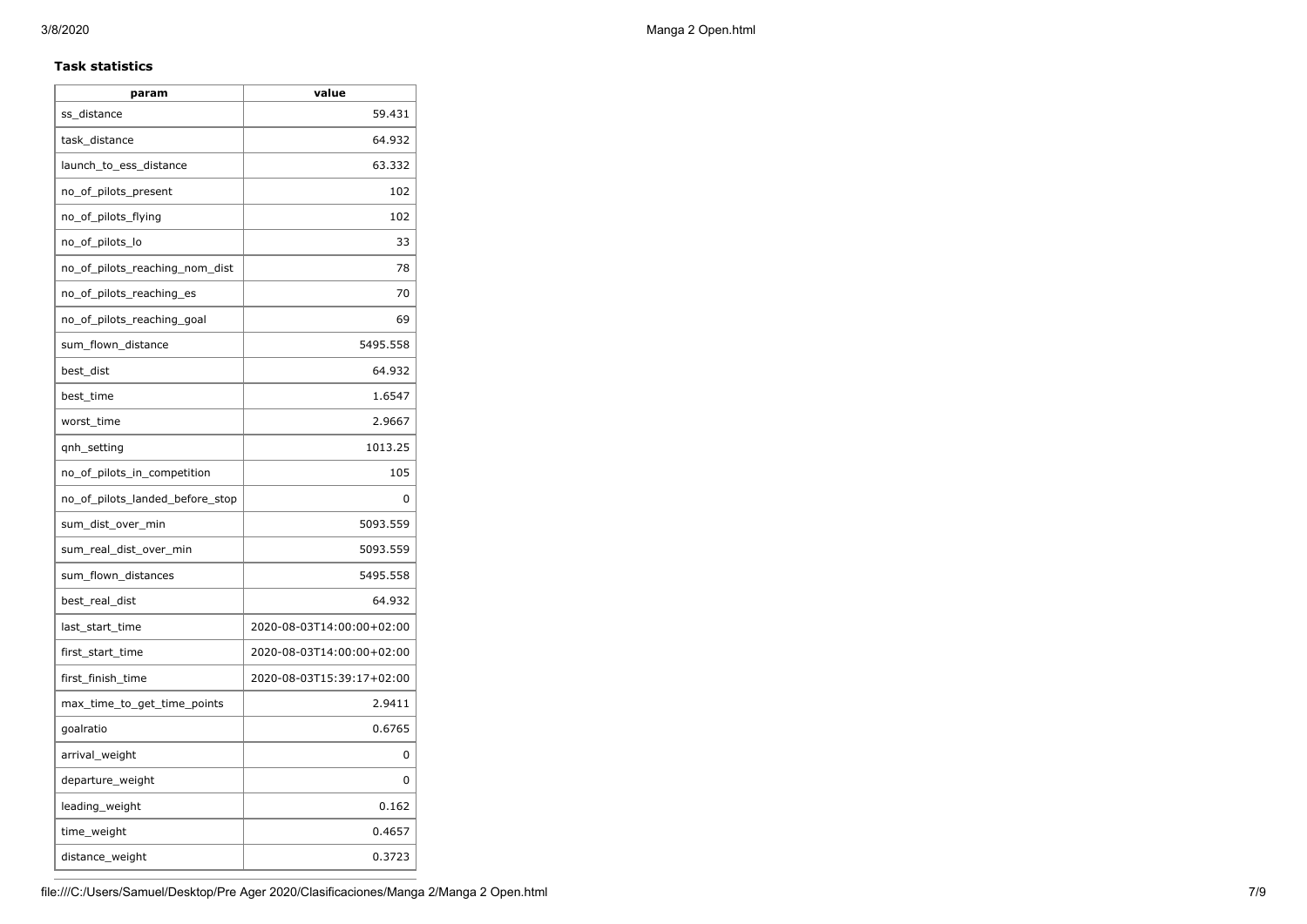| value    |
|----------|
| 1.1131   |
| 372.3081 |
| 465.6919 |
| 0        |
| 162      |
| 0        |
| 1        |
| 1        |
| 1        |
| 1        |
| 1        |
| 0.9911   |
| O        |
|          |

## **Scoring formula settings**

| param                                        | value    |
|----------------------------------------------|----------|
| id                                           | GAP2020  |
| use_distance_points                          | 1        |
| use_time_points                              | 1        |
| use departure points                         | $\Omega$ |
| use_leading_points                           | 1        |
| use arrival position points                  | $\Omega$ |
| use_arrival_time_points                      | 0        |
| time points if not in goal                   | $\Omega$ |
| jump_the_gun_factor                          | $\Omega$ |
| jump_the_gun_max                             | 0        |
| use_1000_points_for_max_day_quality          | $\Omega$ |
| normalize_1000_before_day_quality            | $\Omega$ |
| time_validity_based_on_pilot_with_speed_rank | 1        |
| bonus_gr                                     | 4        |
| no_pilots_in_goal_factor                     | 0.8      |
| task_stopped_factor                          | 0.7      |